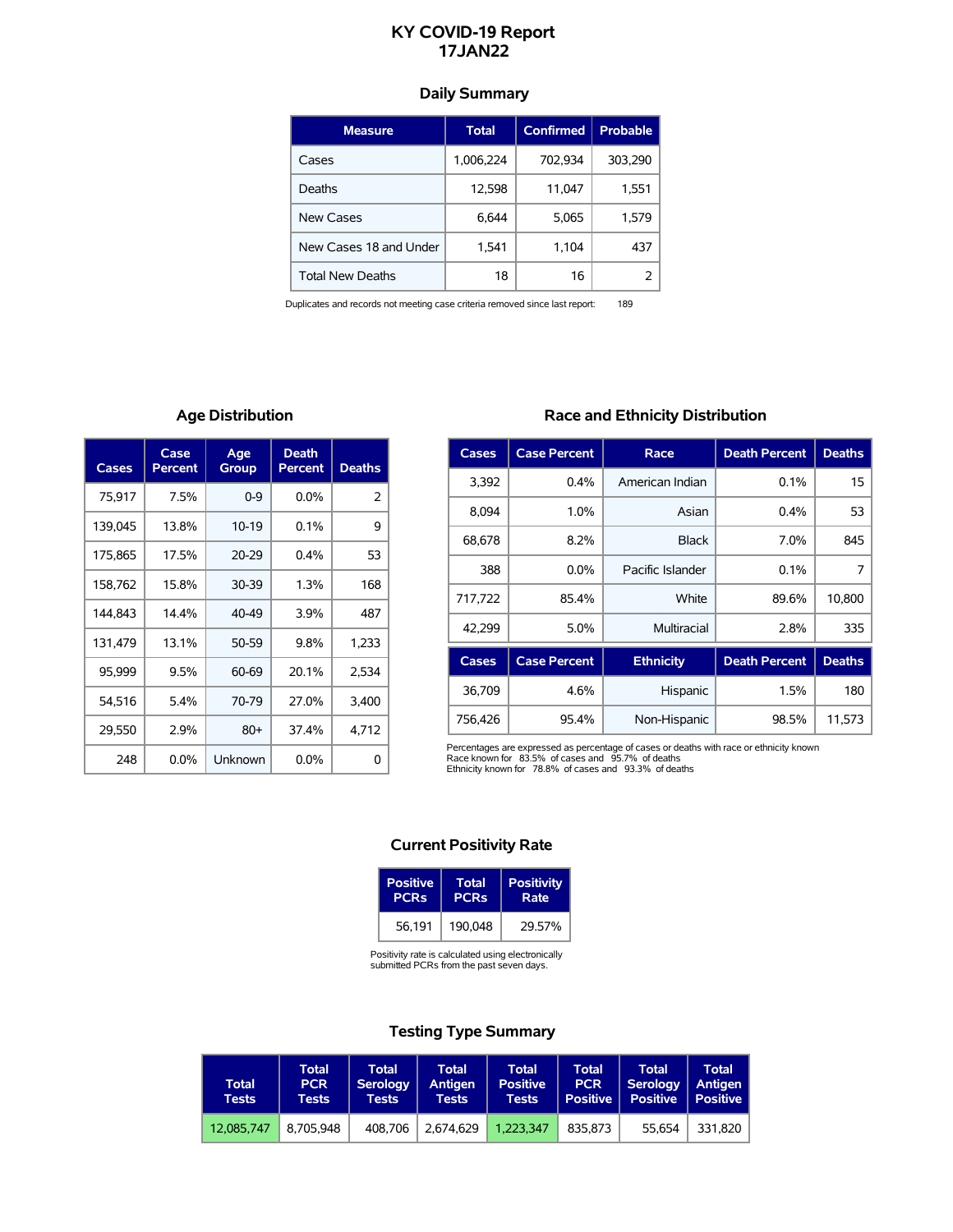#### **Case Outcomes**

| <b>Outcomes</b>   | Cases  | <b>Percent</b> |
|-------------------|--------|----------------|
| Ever Hospitalized | 35,838 | 3.56%          |
| Ever ICU          | 6.828  | 0.68%          |

### **Current COVID-19 Hospital Census**

| <b>Patient Type</b> | <b>Total</b> |
|---------------------|--------------|
| Hospitalized        | 2,119        |
| ICU                 | 440          |
| On Ventilator       | 240          |

**Region 3:** Breckinridge, Bullitt, Grayson, Hardin, Henry, Jefferson, LaRue, Marion, Meade, Nelson, Oldham, Shelby, Spencer, Trimble,

Washington **Region 4:**

Warren

Allen, Barren, Butler, Edmonson, Hart, Logan, Metcalfe, Monroe, Simpson,

### **Current Overall Capacity**

| <b>Resource</b>       | # Occupied | # Available | % Occupancy |
|-----------------------|------------|-------------|-------------|
| <b>Inpatient Beds</b> | 8,896      | 4,233       | 67.8%       |
| <b>ICU Beds</b>       | 1,227      | 168         | 88.0%       |
| Ventilators           | 666        | 1.249       | 34 8%       |

## **Current Regional Statistics**

| <b>Region</b> | <b>COVID-19</b><br><b>Inpatient</b> | <b>COVID-19</b><br><b>ICU</b> | <b>COVID-19</b><br>on<br><b>Ventilator</b> | <b>Inpatient</b><br><b>Capacity</b><br><b>Used for</b><br>COVID-19 | <b>ICU</b><br><b>Capacity</b><br><b>Used for</b><br><b>COVID-19</b> | <b>Ventilator</b><br><b>Capacity</b><br><b>Used for</b><br><b>COVID-19</b> | <b>Inpatient</b><br><b>Capacity</b><br>in Use | <b>ICU</b><br><b>Capacity</b><br>in Use | <b>Ventilator</b><br><b>Capacity</b><br>in Use |
|---------------|-------------------------------------|-------------------------------|--------------------------------------------|--------------------------------------------------------------------|---------------------------------------------------------------------|----------------------------------------------------------------------------|-----------------------------------------------|-----------------------------------------|------------------------------------------------|
| Region 1      | 127                                 | 36                            | 20                                         | 16.1%                                                              | 47.4%                                                               | 20.8%                                                                      | 59.67%                                        | 90.79%                                  | 28.13%                                         |
| Region 2      | 117                                 | 24                            | 13                                         | 15.0%                                                              | 31.6%                                                               | 14.8%                                                                      | 65.17%                                        | 89.47%                                  | 28.41%                                         |
| Region 3      | 768                                 | 137                           | 74                                         | 20.6%                                                              | 34.7%                                                               | 16.5%                                                                      | 68.35%                                        | 88.10%                                  | 41.20%                                         |
| Region 4      | 105                                 | 24                            | 13                                         | 12.7%                                                              | 29.3%                                                               | 10.0%                                                                      | 60.77%                                        | 98.78%                                  | 20.00%                                         |
| Region 5      | 360                                 | 85                            | 41                                         | 12.9%                                                              | 25.3%                                                               | 7.2%                                                                       | 75.03%                                        | 88.99%                                  | 40.28%                                         |
| Region 6      | 231                                 | 36                            | 23                                         | 18.3%                                                              | 46.2%                                                               | 18.5%                                                                      | 82.88%                                        | 98.72%                                  | 42.74%                                         |
| Region 7      | 119                                 | 23                            | 18                                         | 18.4%                                                              | 27.7%                                                               | 14.0%                                                                      | 66.10%                                        | 46.99%                                  | 20.16%                                         |
| Region 8      | 170                                 | 36                            | 20                                         | 14.4%                                                              | 29.5%                                                               | 12.0%                                                                      | 56.04%                                        | 95.90%                                  | 30.12%                                         |
| Region 9      | 84                                  | 23                            | 13                                         | 13.0%                                                              | 24.7%                                                               | 13.3%                                                                      | 58.60%                                        | 82.80%                                  | 22.45%                                         |
| Region 10     | 38                                  | 16                            | 5                                          | 7.9%                                                               | 29.6%                                                               | 7.2%                                                                       | 54.24%                                        | 96.30%                                  | 34.78%                                         |

Data is derived from the most recent report from facilities as of 12am. COVID-19 census numbers include both confirmed and suspected patients. Red shading indicates regions with current inpatient, ICU, or ventilator capacity in use 80% or higher.

#### **Region 1:**

Ballard, Caldwell, Calloway, Carlisle, Crittenden, Fulton , Graves, Hickman, Livingston, Lyon, Marshall, McCracken, Trigg

#### **Region 2:**

Christian, Daviess, Hancock, Henderson, Hopkins, McLean, Muhlenberg, Ohio, Todd, Union, Webster

## **Region 5:**

Anderson, Bourbon, Boyle, Clark, Estill, Fayette, Franklin, Garrard, Harrison, Jessamine, Lincoln, Madison, Mercer, Nicholas, Powell, Scott, Woodford

#### **Region 6:**

Boone, Bracken, Campbell, Carroll, Gallatin, Grant, Kenton, Owen, Pendleton

**Region 7:** Bath, Boyd, Carter, Elliott, Fleming, Greenup, Lewis, Mason, Menifee, Montgomery, Morgan, Robertson, Rowan

#### **Region 8:**

Breathitt, Floyd, Johnson, Knott, Lawrence, Lee, Leslie, Letcher, Magoffin, Martin, Owsley, Perry, Pike, Wolfe

#### **Region 9:**

Bell, Clay, Harlan, Jackson, Knox, Laurel, Rockcastle, **Whitley** 

## **Region 10:**

Adair, Casey, Clinton, Cumberland, Green, McCreary, Pulaski, Russell, Taylor, Wayne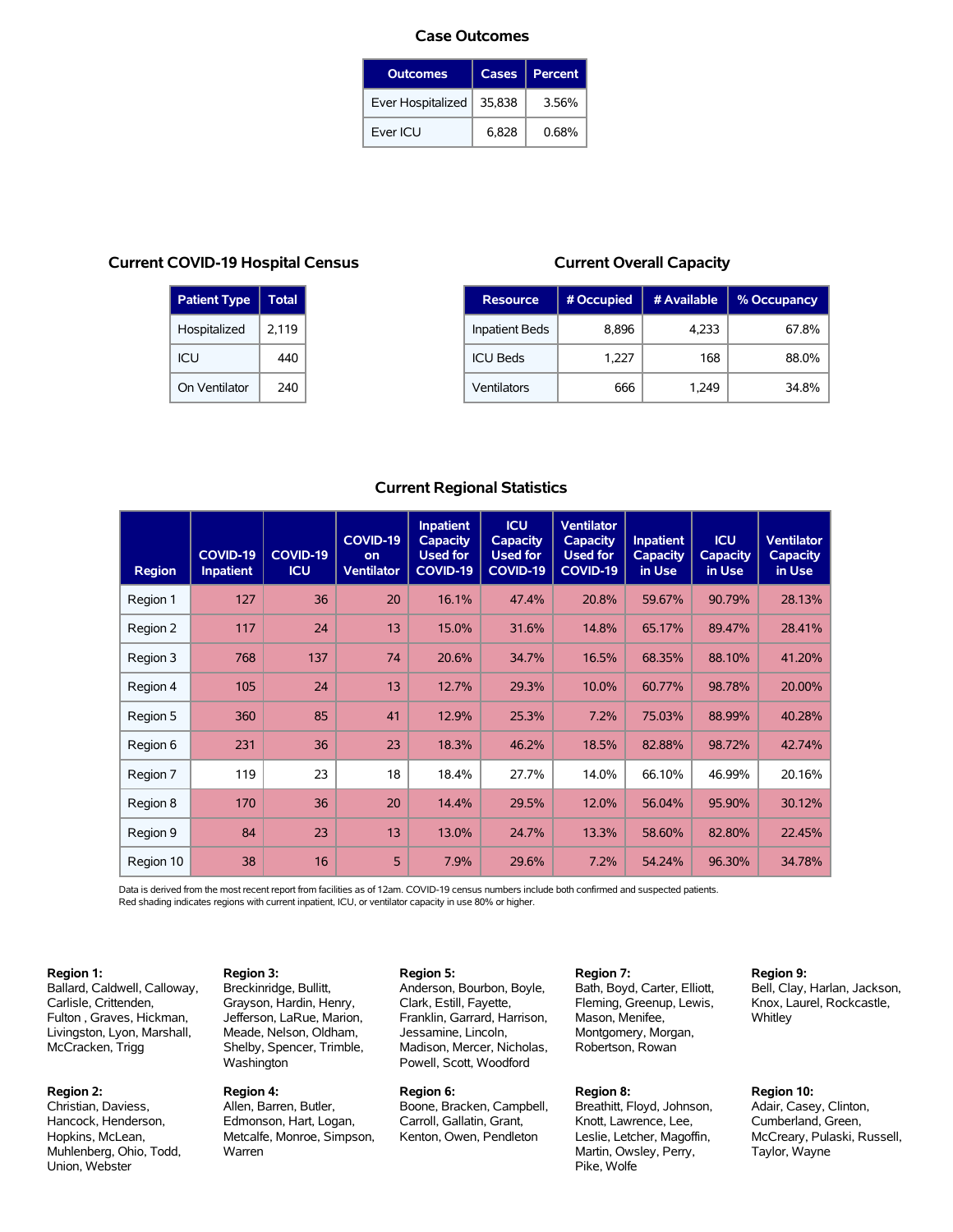# **Total Cases by County**

| <b>County</b>  | <b>Cases</b> | <b>Percent</b> |
|----------------|--------------|----------------|
| Jefferson      | 175,602      | 17.5%          |
| Fayette        | 74,019       | 7.4%           |
| Kenton         | 34,731       | 3.5%           |
| Warren         | 34,334       | 3.4%           |
| Boone          | 30,350       | 3.0%           |
| Hardin         | 24,817       | 2.5%           |
| <b>Daviess</b> | 23,778       | 2.4%           |
| Madison        | 21,391       | 2.1%           |
| Campbell       | 18,766       | 1.9%           |
| <b>Bullitt</b> | 16,770       | 1.7%           |
| Laurel         | 14,883       | 1.5%           |
| Oldham         | 14,357       | 1.4%           |
| McCracken      | 13,570       | 1.3%           |
| Pike           | 13,371       | 1.3%           |
| Pulaski        | 12,929       | 1.3%           |
| Christian      | 12,466       | 1.2%           |
| Boyd           | 11,868       | 1.2%           |
| Scott          | 11,857       | 1.2%           |
| Jessamine      | 11,651       | 1.2%           |
| Nelson         | 11,243       | 1.1%           |
| Hopkins        | 10,839       | 1.1%           |
| Whitley        | 10,694       | 1.1%           |
| Henderson      | 10,519       | 1.0%           |
| Barren         | 10,205       | 1.0%           |
| Franklin       | 10,147       | 1.0%           |
| Shelby         | 9,993        | 1.0%           |
| Greenup        | 9,090        | 0.9%           |
| Graves         | 8,952        | 0.9%           |
| Floyd          | 8,838        | 0.9%           |
| Knox           | 8,531        | 0.8%           |

| <b>County</b> | <b>Cases</b> | Percent |
|---------------|--------------|---------|
| Muhlenberg    | 7,541        | 0.7%    |
| Perry         | 7,446        | 0.7%    |
| Clark         | 7,408        | 0.7%    |
| Taylor        | 7,010        | 0.7%    |
| Bell          | 6,783        | 0.7%    |
| Harlan        | 6,714        | 0.7%    |
| Logan         | 6,514        | 0.6%    |
| Boyle         | 6,489        | 0.6%    |
| Calloway      | 6,487        | 0.6%    |
| Marshall      | 6,375        | 0.6%    |
| Carter        | 6,243        | 0.6%    |
| Grayson       | 5,987        | 0.6%    |
| Clay          | 5,769        | 0.6%    |
| Ohio          | 5,720        | 0.6%    |
| Grant         | 5,671        | 0.6%    |
| Mercer        | 5,568        | 0.6%    |
| Montgomery    | 5,394        | 0.5%    |
| Woodford      | 5,093        | 0.5%    |
| Lincoln       | 5,077        | 0.5%    |
| Marion        | 5,076        | 0.5%    |
| Allen         | 5,000        | 0.5%    |
| Rowan         | 4,958        | 0.5%    |
| Letcher       | 4,854        | 0.5%    |
| Russell       | 4,790        | 0.5%    |
| Anderson      | 4,783        | 0.5%    |
| Harrison      | 4,692        | 0.5%    |
| Johnson       | 4,516        | 0.4%    |
| Simpson       | 4,463        | 0.4%    |
| Bourbon       | 4,454        | 0.4%    |
| Hart          | 4,380        | 0.4%    |

| <b>County</b>       | <b>Cases</b> | Percent |
|---------------------|--------------|---------|
| Meade               | 4,373        | 0.4%    |
| Adair               | 4,318        | $0.4\%$ |
| <b>McCreary</b>     | 4,205        | 0.4%    |
| Spencer             | 4,083        | 0.4%    |
| Wayne               | 4,001        | 0.4%    |
| <b>Breckinridge</b> | 3,925        | 0.4%    |
| Rockcastle          | 3,867        | 0.4%    |
| Henry               | 3,743        | 0.4%    |
| Garrard             | 3,630        | $0.4\%$ |
| Mason               | 3,553        | 0.4%    |
| Powell              | 3,548        | 0.4%    |
| Lewis               | 3,440        | 0.3%    |
| Union               | 3,436        | 0.3%    |
| Lawrence            | 3,425        | 0.3%    |
| Morgan              | 3,372        | 0.3%    |
| Jackson             | 3,257        | 0.3%    |
| Casey               | 3,181        | 0.3%    |
| Washington          | 3,039        | 0.3%    |
| Webster             | 3,030        | 0.3%    |
| Caldwell            | 3,001        | 0.3%    |
| Monroe              | 2,928        | 0.3%    |
| Larue               | 2,901        | 0.3%    |
| Magoffin            | 2,901        | 0.3%    |
| Knott               | 2,885        | 0.3%    |
| Butler              | 2,880        | 0.3%    |
| Estill              | 2,870        | 0.3%    |
| Fleming             | 2,844        | 0.3%    |
| Green               | 2,838        | 0.3%    |
| Pendleton           | 2,833        | 0.3%    |
| Trigg               | 2,810        | 0.3%    |

| <b>County</b>    | Cases | Percent |
|------------------|-------|---------|
| Carroll          | 2,805 | 0.3%    |
| Clinton          | 2,676 | 0.3%    |
| Leslie           | 2,584 | 0.3%    |
| <b>Breathitt</b> | 2,521 | 0.3%    |
| Martin           | 2,420 | 0.2%    |
| Todd             | 2,358 | 0.2%    |
| Metcalfe         | 2,351 | 0.2%    |
| Lyon             | 2,222 | 0.2%    |
| Bath             | 2,201 | 0.2%    |
| Lee              | 2,025 | 0.2%    |
| McLean           | 2,018 | 0.2%    |
| Edmonson         | 1,982 | 0.2%    |
| Hancock          | 1,922 | 0.2%    |
| Owen             | 1,916 | 0.2%    |
| Gallatin         | 1,812 | 0.2%    |
| Livingston       | 1,789 | 0.2%    |
| Trimble          | 1,764 | 0.2%    |
| Cumberland       | 1,689 | 0.2%    |
| <b>Bracken</b>   | 1,677 | 0.2%    |
| Wolfe            | 1,654 | 0.2%    |
| Crittenden       | 1,641 | 0.2%    |
| Elliott          | 1,555 | 0.2%    |
| Nicholas         | 1,504 | 0.1%    |
| Menifee          | 1,135 | 0.1%    |
| Owsley           | 1,116 | 0.1%    |
| Ballard          | 980   | 0.1%    |
| Fulton           | 977   | 0.1%    |
| Carlisle         | 819   | 0.1%    |
| Hickman          | 668   | 0.1%    |
| Robertson        | 503   | $0.0\%$ |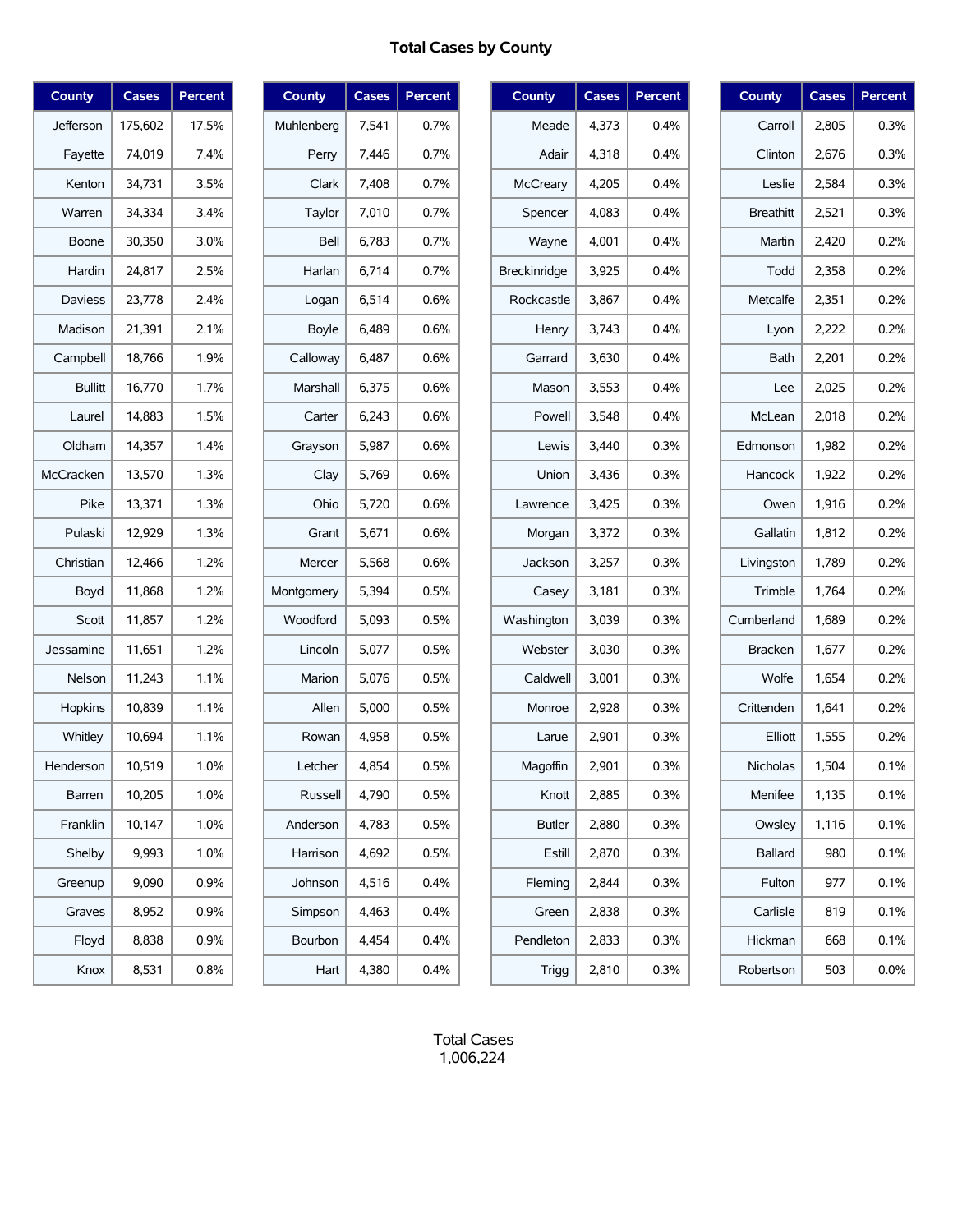# **New Cases by County**

| County         | <b>Cases</b> | Percent |
|----------------|--------------|---------|
| Jefferson      | 1,349        | 20.3%   |
| Fayette        | 709          | 10.7%   |
| Boone          | 349          | 5.3%    |
| Kenton         | 265          | 4.0%    |
| Warren         | 257          | 3.9%    |
| <b>Daviess</b> | 221          | 3.3%    |
| Campbell       | 152          | 2.3%    |
| Madison        | 144          | 2.2%    |
| <b>Bullitt</b> | 125          | 1.9%    |
| McCracken      | 118          | 1.8%    |
| Henderson      | 108          | 1.6%    |
| Greenup        | 107          | 1.6%    |
| Hardin         | 98           | 1.5%    |
| Franklin       | 94           | 1.4%    |
| Oldham         | 87           | 1.3%    |
| Jessamine      | 79           | 1.2%    |
| Clark          | 75           | 1.1%    |
| Scott          | 71           | 1.1%    |
| Shelby         | 63           | 0.9%    |
| Pike           | 62           | 0.9%    |
| Graves         | 61           | 0.9%    |
| Hopkins        | 61           | 0.9%    |
| Logan          | 61           | 0.9%    |
| Christian      | 57           | $0.9\%$ |
| Woodford       | 56           | 0.8%    |
| Laurel         | 54           | 0.8%    |
| Muhlenberg     | 54           | 0.8%    |
| Estill         | 53           | 0.8%    |
| Calloway       | 51           | 0.8%    |
| Spencer        | 49           | 0.7%    |

| <b>County</b>   | Cases | Percent |
|-----------------|-------|---------|
| Barren          | 48    | 0.7%    |
| Pulaski         | 46    | 0.7%    |
| Taylor          | 46    | 0.7%    |
| Bourbon         | 43    | 0.6%    |
| Grant           | 43    | 0.6%    |
| Ohio            | 43    | 0.6%    |
| Todd            | 43    | 0.6%    |
| Nelson          | 42    | 0.6%    |
| Carter          | 41    | 0.6%    |
| Clay            | 41    | 0.6%    |
| Garrard         | 39    | 0.6%    |
| Rowan           | 37    | 0.6%    |
| Whitley         | 35    | 0.5%    |
| Grayson         | 34    | 0.5%    |
| Bell            | 32    | 0.5%    |
| Harrison        | 30    | 0.5%    |
| <b>Marshall</b> | 30    | 0.5%    |
| Russell         | 30    | 0.5%    |
| Anderson        | 28    | 0.4%    |
| Adair           | 25    | 0.4%    |
| Meade           | 25    | 0.4%    |
| Perry           | 25    | 0.4%    |
| Powell          | 24    | 0.4%    |
| Carroll         | 23    | 0.3%    |
| Marion          | 22    | 0.3%    |
| Wayne           | 22    | 0.3%    |
| Breckinridge    | 21    | 0.3%    |
| Caldwell        | 20    | 0.3%    |
| Larue           | 20    | 0.3%    |
| Mercer          | 20    | 0.3%    |

| <b>County</b>  | <b>Cases</b> | Percent |
|----------------|--------------|---------|
| Boyd           | 19           | 0.3%    |
| Letcher        | 19           | 0.3%    |
| Mason          | 19           | 0.3%    |
| Cumberland     | 18           | 0.3%    |
| Knott          | 17           | 0.3%    |
| McLean         | 16           | 0.2%    |
| Allen          | 15           | 0.2%    |
| Henry          | 15           | 0.2%    |
| Union          | 15           | 0.2%    |
| Bath           | 14           | 0.2%    |
| <b>Boyle</b>   | 14           | 0.2%    |
| <b>Butler</b>  | 14           | 0.2%    |
| Gallatin       | 14           | 0.2%    |
| Webster        | 14           | 0.2%    |
| Floyd          | 13           | 0.2%    |
| Harlan         | 13           | 0.2%    |
| Montgomery     | 13           | 0.2%    |
| Owen           | 13           | 0.2%    |
| Pendleton      | 13           | 0.2%    |
| Fleming        | 12           | 0.2%    |
| Lincoln        | 12           | 0.2%    |
| Rockcastle     | 12           | 0.2%    |
| Simpson        | 12           | 0.2%    |
| <b>Trigg</b>   | 12           | 0.2%    |
| Lawrence       | 11           | 0.2%    |
| Leslie         | 11           | 0.2%    |
| <b>Bracken</b> | 10           | 0.2%    |
| Hart           | 10           | 0.2%    |
| Lyon           | 10           | 0.2%    |
| Clinton        | 9            | 0.1%    |

| <b>County</b>    | <b>Cases</b>   | Percent |
|------------------|----------------|---------|
| Edmonson         | 9              | 0.1%    |
| Knox             | 9              | 0.1%    |
| Livingston       | 9              | 0.1%    |
| Monroe           | 9              | 0.1%    |
| Hancock          | 8              | 0.1%    |
| McCreary         | 8              | 0.1%    |
| Nicholas         | 8              | 0.1%    |
| Crittenden       | 7              | 0.1%    |
| Jackson          | 7              | 0.1%    |
| Johnson          | 7              | 0.1%    |
| Lewis            | 7              | 0.1%    |
| Metcalfe         | 7              | 0.1%    |
| Trimble          | 7              | 0.1%    |
| Wolfe            | 7              | 0.1%    |
| <b>Ballard</b>   | 6              | 0.1%    |
| <b>Breathitt</b> | 6              | 0.1%    |
| Morgan           | 6              | 0.1%    |
| Fulton           | 5              | 0.1%    |
| Washington       | 5              | 0.1%    |
| Carlisle         | 4              | 0.1%    |
| Casey            | 4              | 0.1%    |
| Martin           | 4              | 0.1%    |
| Owsley           | 4              | 0.1%    |
| Green            | 3              | $0.0\%$ |
| Elliott          | 2              | 0.0%    |
| Hickman          | 2              | 0.0%    |
| Lee              | 2              | $0.0\%$ |
| Menifee          | 2              | $0.0\%$ |
| Robertson        | $\overline{2}$ | $0.0\%$ |
| Magoffin         | 1              | 0.0%    |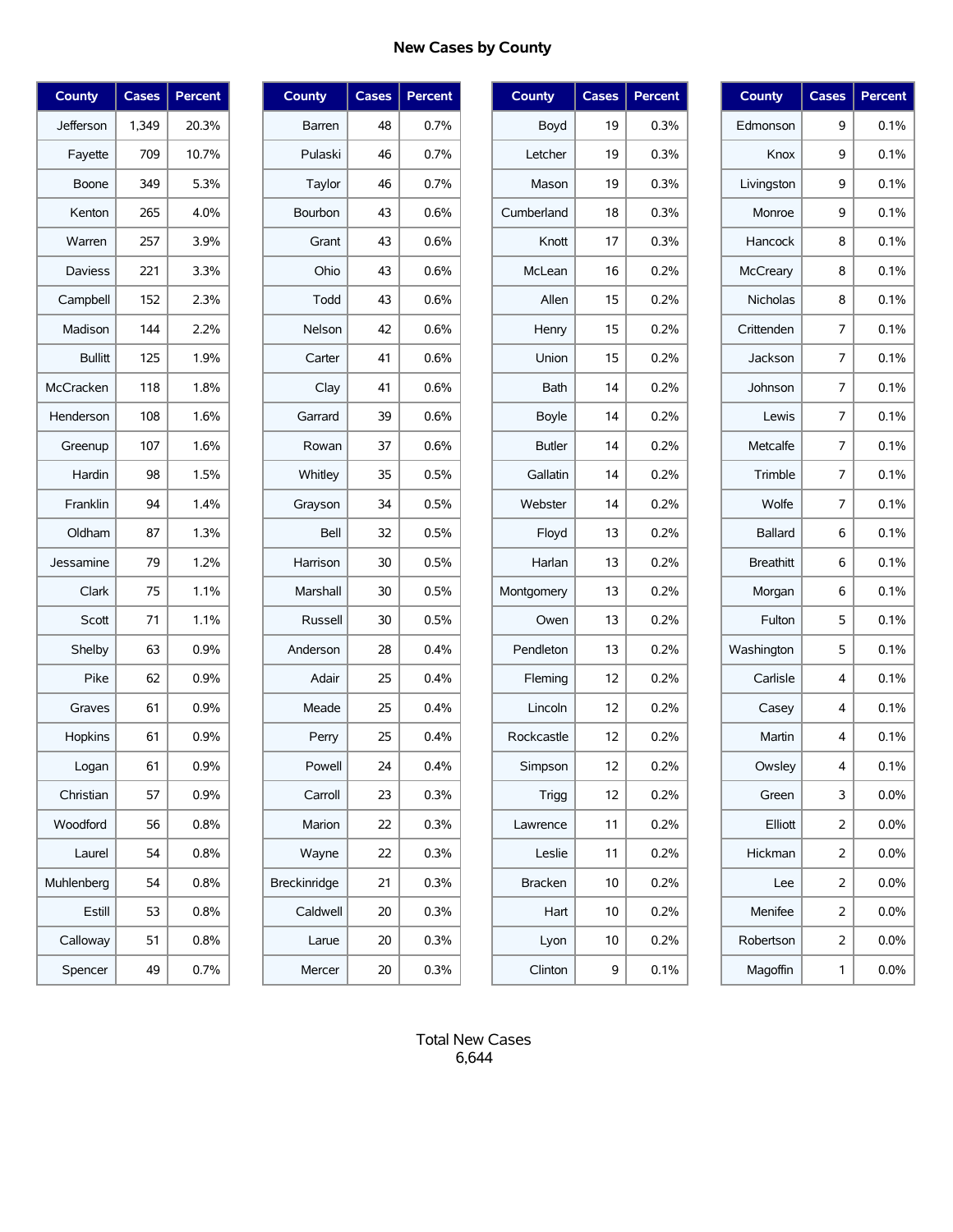# **Total Deaths by County**

| County         | <b>Deaths</b> | Percent |
|----------------|---------------|---------|
| Jefferson      | 1,902         | 15.1%   |
| Fayette        | 491           | 3.9%    |
| Hardin         | 366           | 2.9%    |
| <b>Daviess</b> | 324           | 2.6%    |
| Kenton         | 324           | 2.6%    |
| Warren         | 313           | 2.5%    |
| Boone          | 236           | 1.9%    |
| Pike           | 234           | 1.9%    |
| Pulaski        | 233           | 1.8%    |
| Hopkins        | 223           | 1.8%    |
| Madison        | 221           | 1.8%    |
| McCracken      | 205           | 1.6%    |
| Barren         | 189           | 1.5%    |
| Laurel         | 185           | 1.5%    |
| Christian      | 179           | 1.4%    |
| <b>Bullitt</b> | 168           | 1.3%    |
| Harlan         | 167           | 1.3%    |
| Floyd          | 150           | 1.2%    |
| Graves         | 142           | 1.1%    |
| Whitley        | 142           | 1.1%    |
| Boyd           | 137           | 1.1%    |
| Perry          | 137           | 1.1%    |
| Henderson      | 136           | 1.1%    |
| Shelby         | 132           | 1.0%    |
| Campbell       | 124           | 1.0%    |
| Nelson         | 122           | 1.0%    |
| Bell           | 121           | 1.0%    |
| Franklin       | 119           | 0.9%    |
| <b>Boyle</b>   | 118           | 0.9%    |
| Oldham         | 117           | 0.9%    |

| <b>County</b>   | <b>Deaths</b> | Percent |
|-----------------|---------------|---------|
| Jessamine       | 115           | $0.9\%$ |
| Greenup         | 112           | 0.9%    |
| Knox            | 112           | $0.9\%$ |
| Lincoln         | 110           | 0.9%    |
| Grayson         | 109           | 0.9%    |
| Taylor          | 105           | 0.8%    |
| Muhlenberg      | 104           | 0.8%    |
| Logan           | 99            | 0.8%    |
| Mercer          | 95            | 0.8%    |
| Adair           | 93            | 0.7%    |
| <b>Marshall</b> | 91            | 0.7%    |
| Ohio            | 91            | 0.7%    |
| Mason           | 88            | 0.7%    |
| Carter          | 87            | 0.7%    |
| Letcher         | 87            | 0.7%    |
| Allen           | 85            | 0.7%    |
| Hart            | 85            | 0.7%    |
| Johnson         | 82            | 0.7%    |
| Montgomery      | 82            | 0.7%    |
| Scott           | 78            | 0.6%    |
| Simpson         | 75            | 0.6%    |
| Wayne           | 75            | 0.6%    |
| Calloway        | 72            | 0.6%    |
| Lewis           | 71            | 0.6%    |
| Clay            | 69            | 0.5%    |
| Monroe          | 69            | 0.5%    |
| Russell         | 68            | 0.5%    |
| McCreary        | 67            | 0.5%    |
| Marion          | 64            | 0.5%    |
| Casey           | 63            | 0.5%    |

| <b>County</b>    | <b>Deaths</b> | Percent |
|------------------|---------------|---------|
| Garrard          | 61            | 0.5%    |
| Jackson          | 60            | 0.5%    |
| Larue            | 59            | 0.5%    |
| Anderson         | 58            | 0.5%    |
| Breckinridge     | 58            | 0.5%    |
| Harrison         | 57            | 0.5%    |
| Caldwell         | 55            | 0.4%    |
| Meade            | 55            | 0.4%    |
| Metcalfe         | 53            | $0.4\%$ |
| Washington       | 53            | 0.4%    |
| Knott            | 51            | 0.4%    |
| Livingston       | 51            | 0.4%    |
| Union            | 51            | 0.4%    |
| Clark            | 50            | 0.4%    |
| Lawrence         | 50            | 0.4%    |
| <b>Breathitt</b> | 49            | 0.4%    |
| Rockcastle       | 49            | 0.4%    |
| Rowan            | 48            | $0.4\%$ |
| Webster          | 46            | 0.4%    |
| Bourbon          | 45            | 0.4%    |
| <b>Butler</b>    | 45            | 0.4%    |
| Fleming          | 44            | 0.3%    |
| Gallatin         | 44            | 0.3%    |
| Lee              | 44            | 0.3%    |
| McLean           | 44            | 0.3%    |
| Spencer          | 44            | 0.3%    |
| Martin           | 43            | 0.3%    |
| Grant            | 42            | 0.3%    |
| Clinton          | 41            | 0.3%    |
| Crittenden       | 39            | 0.3%    |

| <b>County</b>   | <b>Deaths</b> | <b>Percent</b> |
|-----------------|---------------|----------------|
| Henry           | 39            | 0.3%           |
| Leslie          | 39            | 0.3%           |
| Todd            | 39            | 0.3%           |
| Carroll         | 38            | 0.3%           |
| Estill          | 38            | 0.3%           |
| Woodford        | 38            | 0.3%           |
| Green           | 36            | 0.3%           |
| Magoffin        | 36            | 0.3%           |
| Edmonson        | 35            | 0.3%           |
| Bath            | 34            | 0.3%           |
| Trigg           | 32            | 0.3%           |
| Lyon            | 31            | 0.2%           |
| Pendleton       | 31            | 0.2%           |
| Powell          | 30            | 0.2%           |
| Trimble         | 30            | 0.2%           |
| <b>Nicholas</b> | 29            | 0.2%           |
| Owen            | 29            | 0.2%           |
| Menifee         | 28            | 0.2%           |
| <b>Ballard</b>  | 26            | 0.2%           |
| Fulton          | 23            | 0.2%           |
| Owsley          | 23            | 0.2%           |
| <b>Bracken</b>  | 22            | 0.2%           |
| Cumberland      | 22            | 0.2%           |
| Hickman         | 22            | 0.2%           |
| Hancock         | 19            | 0.2%           |
| Robertson       | 19            | 0.2%           |
| Morgan          | 17            | $0.1\%$        |
| Carlisle        | 15            | 0.1%           |
| Wolfe           | 15            | 0.1%           |
| Elliott         | 14            | 0.1%           |

Total Deaths 12,598